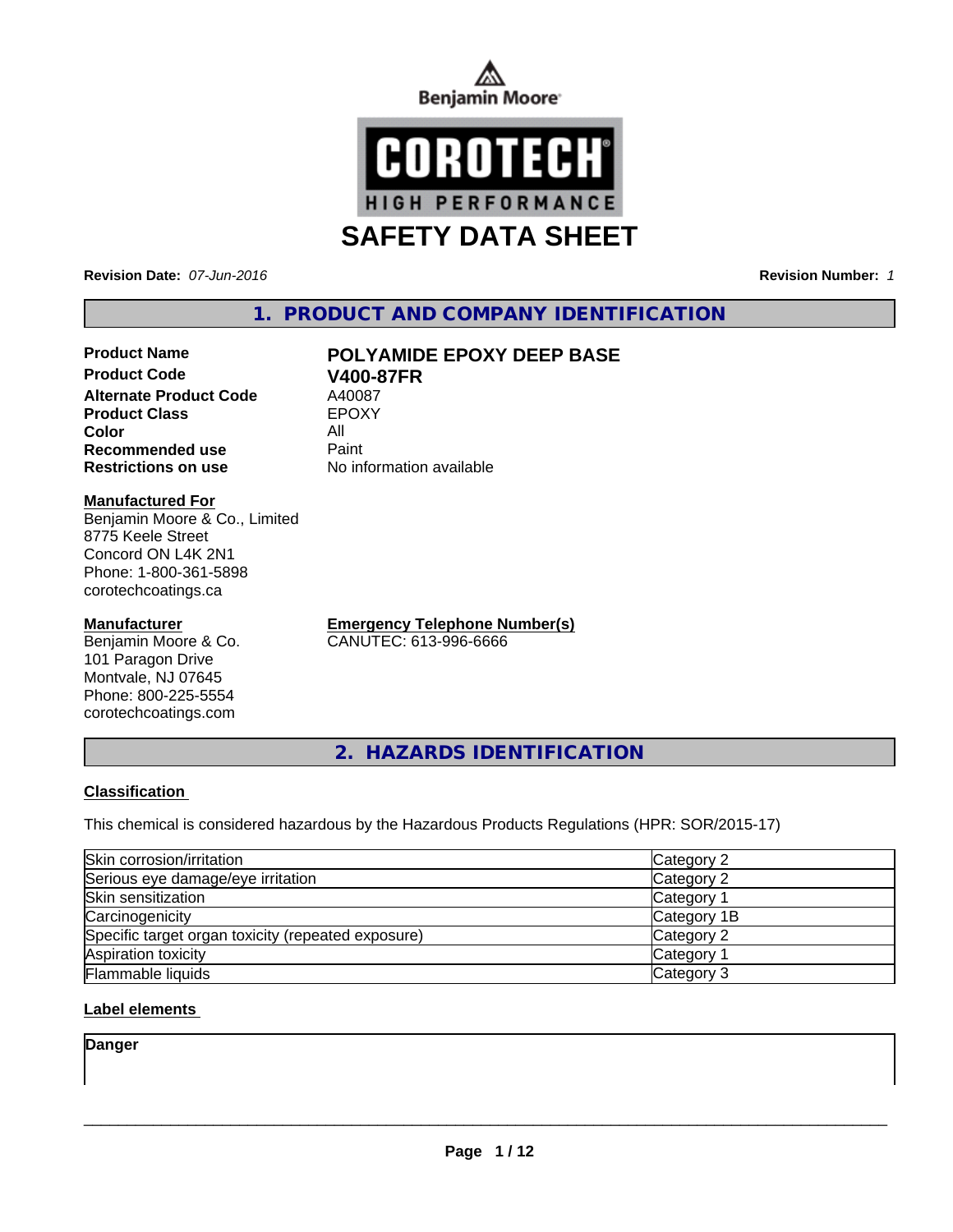# **Hazard statements** Causes skin irritation Causes serious eye irritation May cause an allergic skin reaction May cause cancer May cause damage to organs through prolonged or repeated exposure May be fatal if swallowed and enters airways Flammable liquid and vapor

**Appearance** liquid **Odor** solvent

## **Precautionary Statements - Prevention**

Obtain special instructions before use

Do not handle until all safety precautions have been read and understood

Use personal protective equipment as required

Wash face, hands and any exposed skin thoroughly after handling

Contaminated work clothing should not be allowed out of the workplace

Do not breathe dust/fume/mist/vapors/spray

Keep away from heat/sparks/open flames/hot surfaces, no smoking

Keep container tightly closed

Ground/bond container and receiving equipment

Use explosion-proof electrical/ventilating/lighting/equipment

Use only non-sparking tools

Take precautionary measures against static discharge

Wear protective gloves/protective clothing/eye protection/face protection

## **Precautionary Statements - Response**

If exposed or concerned get medical attention

**Eyes**

If in eyes rinse cautiously with water for several minutes. Remove contact lenses, if present and easy to do. Continue rinsing

If eye irritation persists get medical attention

#### **Skin**

If skin irritation or rash occurs get medical attention If on skin (or hair) take off immediately all contaminated clothing. Rinse skin with water Wash contaminated clothing before reuse

## **Ingestion**

If swallowed immediately call a POISON CENTER or physician

Do NOT induce vomiting

#### **Fire**

In case of fire use CO2, dry chemical, or foam for extinction

## **Precautionary Statements - Storage**

Store locked up Store in a well-ventilated place. Keep cool

## **Precautionary Statements - Disposal**

Dispose of contents/container to an approved waste disposal plant

**Other information**

No information available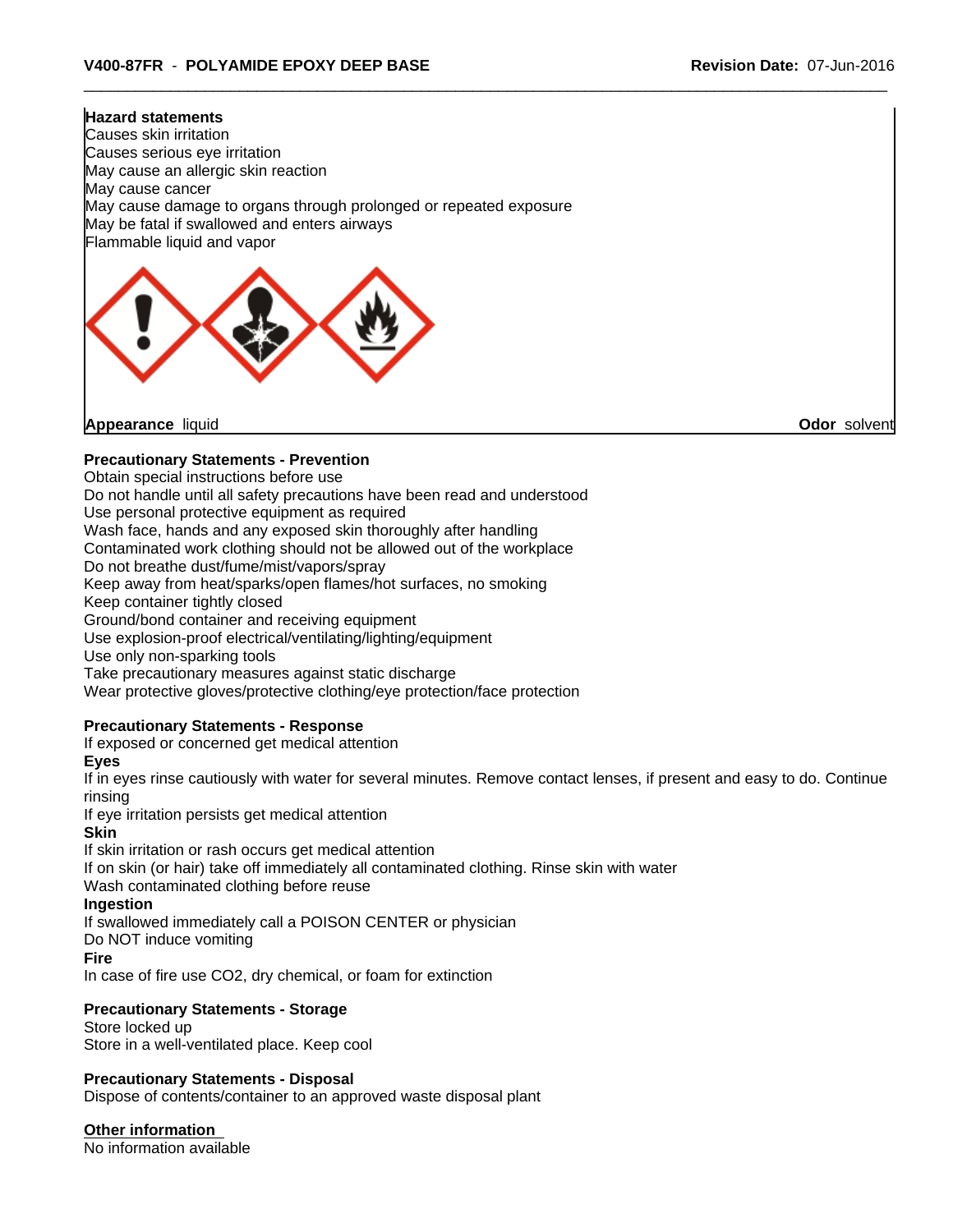#### **Other hazards**

**IMPORTANT:** Designed to be mixed with other components. Mixture will have hazards of all components. Before opening packages, read all warning labels. Follow all precautions.

**CAUTION:** All floor coatings may become slippery when wet. Where non-skid characteristics are desired, a small amount of clean sand may be added. Stir often during application.

## **3. COMPOSITION INFORMATION ON COMPONENTS**

| <b>Chemical Name</b>                       | <b>CAS-No</b>  | Weight % (max) |
|--------------------------------------------|----------------|----------------|
| Titanium dioxide                           | 13463-67-7     | $10 - 30\%$    |
| Kaolin                                     | 1332-58-7      | $10 - 30\%$    |
| Benzyl alcohol                             | $100 - 51 - 6$ | 7 - 13%        |
| Solvent naphtha, petroleum, light aromatic | 64742-95-6     | $5 - 10%$      |
| Xylene                                     | 1330-20-7      | $3 - 7%$       |
| 1,2,4-Trimethylbenzene                     | 95-63-6        | - 5%           |
| Propylene glycol monomethyl ether          | 107-98-2       | - 5%           |
| Triethylenetetramine                       | 112-24-3       | - 5%           |
| Ethyl benzene                              | $100 - 41 - 4$ | - 5%           |
| Silica, amorphous                          | 7631-86-9      | - 5%           |
| Cumene                                     | 98-82-8        | $0.1 - 0.25%$  |

|                                        | 4. FIRST AID MEASURES                                                                                                                                                                                                      |
|----------------------------------------|----------------------------------------------------------------------------------------------------------------------------------------------------------------------------------------------------------------------------|
| <b>General Advice</b>                  | If symptoms persist, call a physician. Show this safety data<br>sheet to the doctor in attendance.                                                                                                                         |
| <b>Eye Contact</b>                     | Immediately flush with plenty of water. After initial flushing,<br>remove any contact lenses and continue flushing for at<br>least 15 minutes. Keep eye wide open while rinsing. If<br>symptoms persist, call a physician. |
| <b>Skin Contact</b>                    | Wash off immediately with soap and plenty of water<br>removing all contaminated clothes and shoes. If skin<br>irritation persists, call a physician.                                                                       |
| <b>Inhalation</b>                      | Move to fresh air. If symptoms persist, call a physician.<br>If not breathing, give artificial respiration. Call a physician<br>immediately.                                                                               |
| Ingestion                              | Clean mouth with water and afterwards drink plenty of<br>water. Do not induce vomiting without medical advice.<br>Never give anything by mouth to an unconscious person.<br>Consult a physician.                           |
| <b>Protection Of First-Aiders</b>      | Use personal protective equipment.                                                                                                                                                                                         |
| <b>Most Important Symptoms/Effects</b> | No information available.                                                                                                                                                                                                  |
| <b>Notes To Physician</b>              | Treat symptomatically.                                                                                                                                                                                                     |

## **5. FIRE-FIGHTING MEASURES**

**Flammable Properties** Vapors may travel considerable distance to a source of ignition and flash back. Vapors may cause flash fire.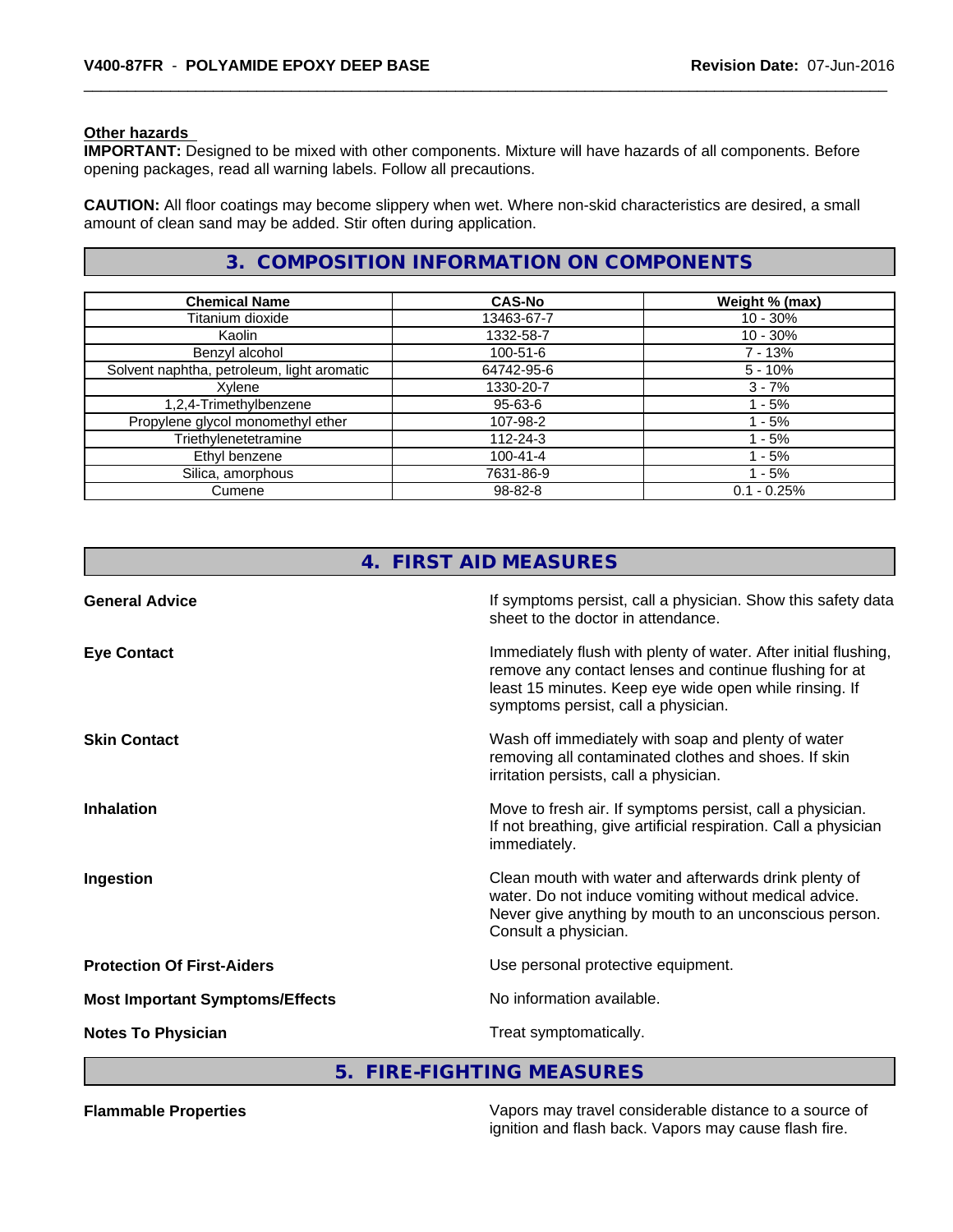| <b>Suitable Extinguishing Media</b>                                                          |                        | surrounding environment.       | Foam, dry powder or water. Use extinguishing measures<br>that are appropriate to local circumstances and the                                                                                                                                                                        |
|----------------------------------------------------------------------------------------------|------------------------|--------------------------------|-------------------------------------------------------------------------------------------------------------------------------------------------------------------------------------------------------------------------------------------------------------------------------------|
| <b>Protective Equipment And Precautions For</b><br><b>Firefighters</b>                       |                        | and full protective gear.      | As in any fire, wear self-contained breathing apparatus<br>pressure-demand, MSHA/NIOSH (approved or equivalent)                                                                                                                                                                     |
| <b>Hazardous Combustion Products</b>                                                         |                        |                                | Burning may result in carbon dioxide, carbon monoxide<br>and other combustion products of varying composition<br>which may be toxic and/or irritating.                                                                                                                              |
| <b>Specific Hazards Arising From The Chemical</b>                                            |                        | vapors.                        | Flammable. Flash back possible over considerable<br>distance. Keep product and empty container away from<br>heat and sources of ignition. Closed containers may<br>rupture if exposed to fire or extreme heat. Thermal<br>decomposition can lead to release of irritating gases and |
| <b>Sensitivity To Mechanical Impact</b>                                                      |                        | No                             |                                                                                                                                                                                                                                                                                     |
| <b>Sensitivity To Static Discharge</b>                                                       |                        | Yes                            |                                                                                                                                                                                                                                                                                     |
| <b>Flash Point Data</b><br>Flash Point (°F)<br>Flash Point (°C)<br><b>Flash Point Method</b> |                        | 80<br>27<br><b>PMCC</b>        |                                                                                                                                                                                                                                                                                     |
| <b>Flammability Limits In Air</b>                                                            |                        |                                |                                                                                                                                                                                                                                                                                     |
| <b>Lower Explosion Limit</b><br><b>Upper Explosion Limit</b>                                 |                        | Not available<br>Not available |                                                                                                                                                                                                                                                                                     |
| Health: 2<br><b>NFPA</b>                                                                     | <b>Flammability: 3</b> | Instability: 0                 | Special: -                                                                                                                                                                                                                                                                          |
| <b>NFPA Legend</b><br>0 - Not Hazardous<br>1 - Slightly<br>2 - Moderate                      |                        |                                |                                                                                                                                                                                                                                                                                     |

- 
- 3 High
- 4 Severe

*The ratings assigned are only suggested ratings, the contractor/employer has ultimate responsibilities for NFPA ratings where this system is used.*

*Additional information regarding the NFPA rating system is available from the National Fire Protection Agency (NFPA) at www.nfpa.org.*

## **6. ACCIDENTAL RELEASE MEASURES**

| <b>Personal Precautions</b> | Remove all sources of ignition. Take precautions to<br>prevent flashback. Ground and bond all containers and<br>handling equipment. Take precautionary measures against<br>static discharges. Ensure adequate ventilation. Avoid<br>contact with skin, eyes and clothing. Use personal<br>protective equipment. |
|-----------------------------|-----------------------------------------------------------------------------------------------------------------------------------------------------------------------------------------------------------------------------------------------------------------------------------------------------------------|
| <b>Other Information</b>    | Prevent further leakage or spillage if safe to do so. Do not<br>allow material to contaminate ground water system.<br>Prevent product from entering drains. Do not flush into<br>surface water or sanitary sewer system. Local authorities<br>should be advised if significant spillages cannot be              |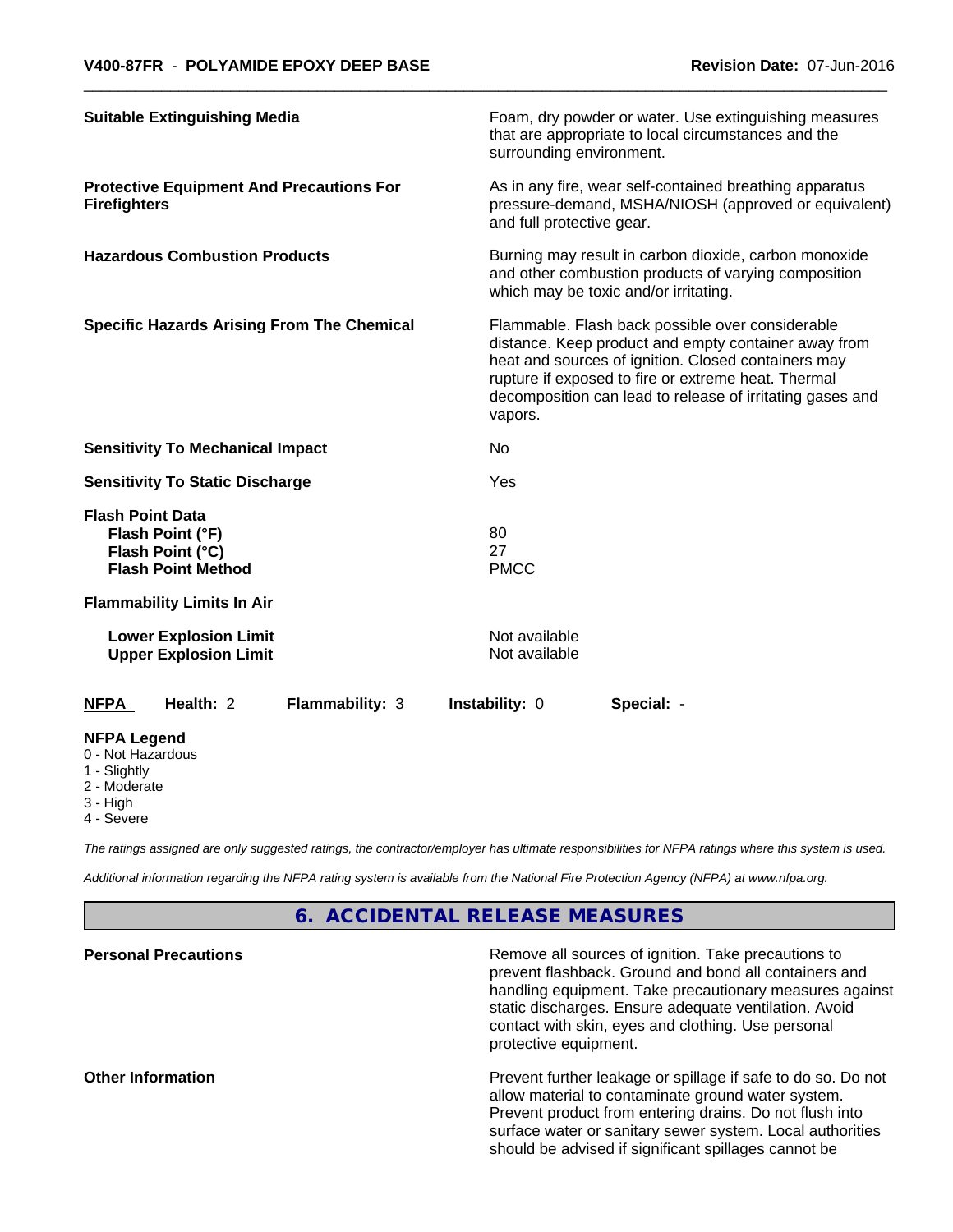contained. **Environmental Precautions** See Section 12 for additional Ecological Information. **Methods For Clean-Up Clean-Up Example 20** Dam up. Soak up with inert absorbent material. Use a non-sparking or explosion proof means to transfer material to a sealed, appropriate container for disposal. Clean contaminated surface thoroughly. **7. HANDLING AND STORAGE Handling Handling Avoid contact with skin, eyes and clothing. Wear personal and results and clothing. Wear personal** protective equipment. Do not breathe vapors or spray mist. Use only in ventilated areas. Prevent vapor build-up by providing adequate ventilation during and after use. Take precautionary measures against static discharges. To avoid ignition of vapors by static electricity discharge, all metal parts of the equipment must be grounded. Keep away from heat, sparks and flame. Do not smoke. Extinguish all flames and pilot lights, and turn off stoves, heaters, electric motors and other sources of ignition during use and until all vapors are gone. Ignition and/or flash back may occur. **Storage Keep containers tightly closed in a dry, cool and get a dry and structure in a dry and structure in a dry and structure in a dry and structure in a dry and structure in a dry and structure in a dry and structure** well-ventilated place. Keep away from heat. Keep away from open flames, hot surfaces and sources of ignition. Keep in properly labeled containers. Keep out of the reach of children.

**Incompatible Materials Incompatible with strong acids and bases and strong** oxidizing agents.

## **8. EXPOSURE CONTROLS / PERSONAL PROTECTION**

#### **Exposure Limits**

*No exposure limits have been established for this product.*

| <b>Chemical Name</b>        | <b>ACGIH</b>              | <b>Alberta</b>                 | <b>British Columbia</b>     | <b>Ontario</b>              | Quebec                         |
|-----------------------------|---------------------------|--------------------------------|-----------------------------|-----------------------------|--------------------------------|
| Titanium dioxide            | $10 \text{ mg/m}^3$ - TWA | 10 mg/m $3$ - TWA              | $10 \text{ mg/m}^3$ - TWA   | 10 mg/m $3$ - TWA           | 10 mg/m $3$ - TWAEV            |
|                             |                           |                                | $3$ mg/m <sup>3</sup> - TWA |                             |                                |
| Kaolin                      | $2 \text{ mg/m}^3$ - TWA  | $2 \text{ mg/m}^3$ - TWA       | $2 \text{ mg/m}^3$ - TWA    | $2 \text{ mg/m}^3$ - TWA    | 5 mg/m <sup>3</sup> - TWAEV    |
| Xylene                      | 100 ppm - TWA             | 100 ppm - TWA                  | 100 ppm - TWA               | 100 ppm - TWA               | 100 ppm - TWAEV                |
|                             | 150 ppm - STEL            | 434 mg/m <sup>3</sup> - TWA    | 150 ppm - STEL              | 150 ppm - STEL              | 434 mg/m <sup>3</sup> - TWAEV  |
|                             |                           | 150 ppm - STEL                 |                             |                             | 150 ppm - STEV                 |
|                             |                           | $651$ mg/m <sup>3</sup> - STEL |                             |                             | $651$ mg/m <sup>3</sup> - STEV |
| Propylene glycol monomethyl | 50 ppm - TWA              | 100 ppm - TWA                  | 50 ppm - TWA                | 50 ppm - TWA                | 100 ppm - TWAEV                |
| ether                       | 100 ppm - STEL            | 369 mg/m $^3$ - TWA            | 75 ppm - STEL               | 100 ppm - STEL              | 369 mg/m <sup>3</sup> - TWAEV  |
|                             |                           | 150 ppm - STEL                 |                             |                             | 150 ppm - STEV                 |
|                             |                           | 553 mg/m $3 -$ STEL            |                             |                             | 553 mg/m <sup>3</sup> - STEV   |
| Triethylenetetramine        | N/E                       | N/E                            | N/E                         | $0.5$ ppm $-$ TWA           | N/E                            |
|                             |                           |                                |                             | $3$ mg/m <sup>3</sup> - TWA |                                |
|                             |                           |                                |                             | Danger of cutaneous         |                                |
|                             |                           |                                |                             | absorption                  |                                |
| Ethyl benzene               | 20 ppm - TWA              | 100 ppm - TWA                  | 20 ppm - TWA                | 20 ppm - TWA                | 100 ppm - TWAEV                |
|                             |                           | 434 mg/m <sup>3</sup> - TWA    |                             |                             | 434 mg/m <sup>3</sup> - TWAEV  |
|                             |                           | 125 ppm - STEL                 |                             |                             | 125 ppm - STEV                 |
|                             |                           | $543$ mg/m <sup>3</sup> - STEL |                             |                             | $543$ mg/m <sup>3</sup> - STEV |
| Cumene                      | 50 ppm - TWA              | 50 ppm - TWA                   | 25 ppm - TWA                | 50 ppm - TWA                | 50 ppm - TWAEV                 |
|                             |                           | 246 mg/m <sup>3</sup> - TWA    | 75 ppm - STEL               |                             | 246 mg/m <sup>3</sup> - TWAEV  |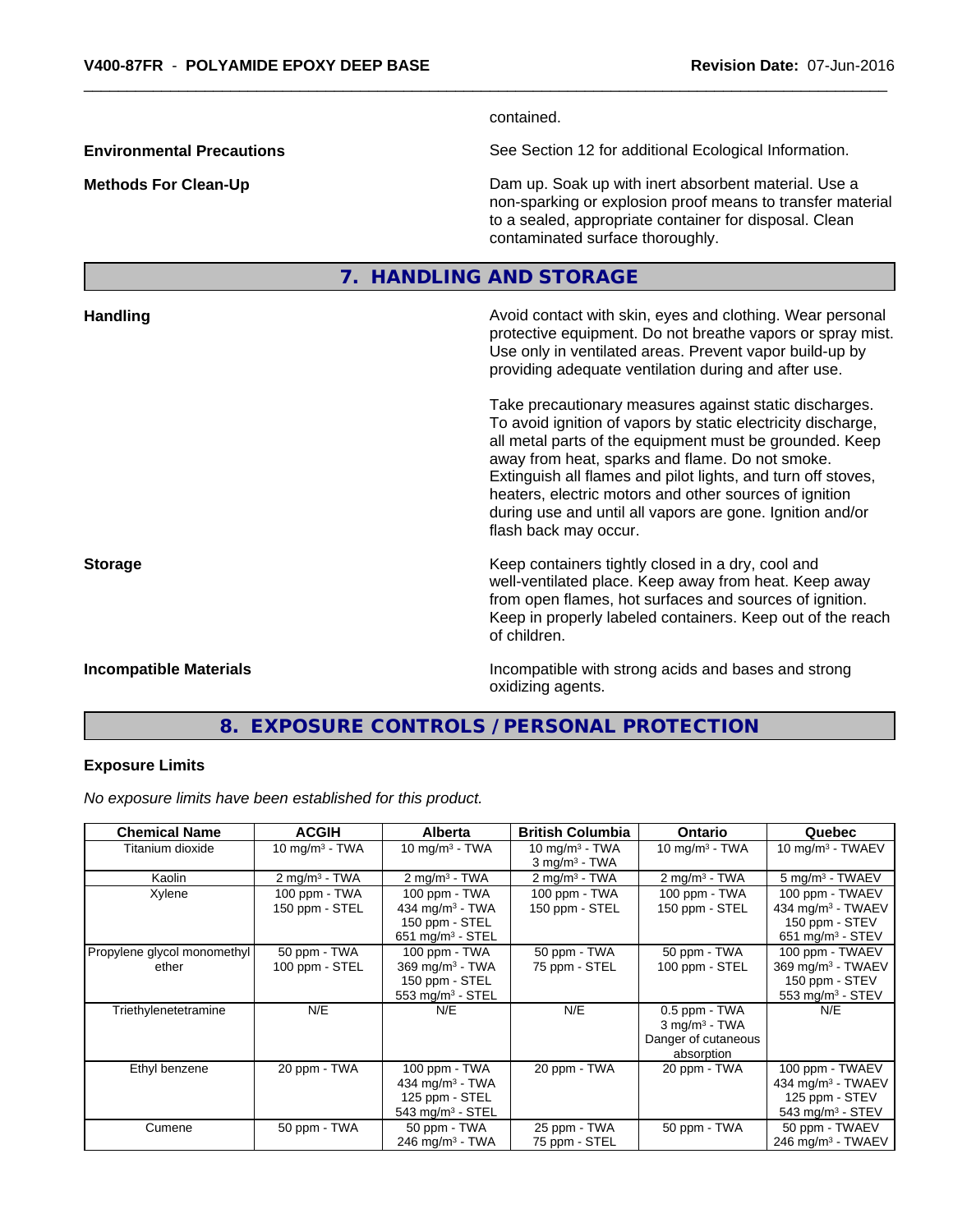#### **Legend**

ACGIH - American Conference of Governmental Industrial Hygienists Alberta - Alberta Occupational Exposure Limits British Columbia - British Columbia Occupational Exposure Limits Ontario - Ontario Occupational Exposure Limits Quebec - Quebec Occupational Exposure Limits N/E - Not established

# **Personal Protective Equipment Eve/Face Protection Safety glasses with side-shields.**

**Engineering Measures Ensure** Ensure adequate ventilation, especially in confined areas.

**Skin Protection Protection Protective gloves and impervious clothing. Respiratory Protection Network 1** and Use only with adequate ventilation. In operations where exposure limits are exceeded, use a NIOSH approved respirator that has been selected by a technically qualified person for the specific work conditions. When spraying the product or applying in confined areas, wear a NIOSH approved respirator specified for paint spray or organic vapors.

**Hygiene Measures Avoid contact with skin, eyes and clothing. Remove and Avoid contact with skin, eyes and clothing. Remove and Avoid contact with skin, eyes and clothing. Remove and** wash contaminated clothing before re-use. Wash thoroughly after handling.

## **9. PHYSICAL AND CHEMICAL PROPERTIES**

**Appearance** liquid **Odor** solvent **Odor Threshold** No information available **Density (lbs/gal)** 10.6 - 10.9 **Specific Gravity** 1.27 - 1.31 **pH pH**  $\blacksquare$ **Viscosity (cps)** No information available **Solubility No information available No information available Water Solubility No information available No information available Evaporation Rate No information available No information available Vapor Pressure** No information available No information available **Vapor Density No information available No information available Wt. % Solids** 70 - 80 **Vol. % Solids** 55 - 65 **Wt. % Volatiles** 20 - 30 **Vol. % Volatiles** 35 - 45 **VOC Regulatory Limit (g/L)** < 340 **Boiling Point (°F)** 248 **Boiling Point (°C)** 120 **Freezing Point (°F)**<br> **Freezing Point (°C)**<br> **Freezing Point (°C)**<br> **No** information available **Flash Point (°F)** 80 **Flash Point (°C)** 27 **Flash Point Method** PMCC **Flammability (solid, gas)** Not applicable **Upper Explosion Limit**<br> **Lower Explosion Limit** Not applicable<br>
Not applicable **Lower Explosion Limit Autoignition Temperature (°F)** No information available **Autoignition Temperature (°C)** No information available **Decomposition Temperature (°F)** No information available **Decomposition Temperature (°C)** No information available **Partition Coefficient (n-octanol/water)** No information available

**Freezing Point (°C)** No information available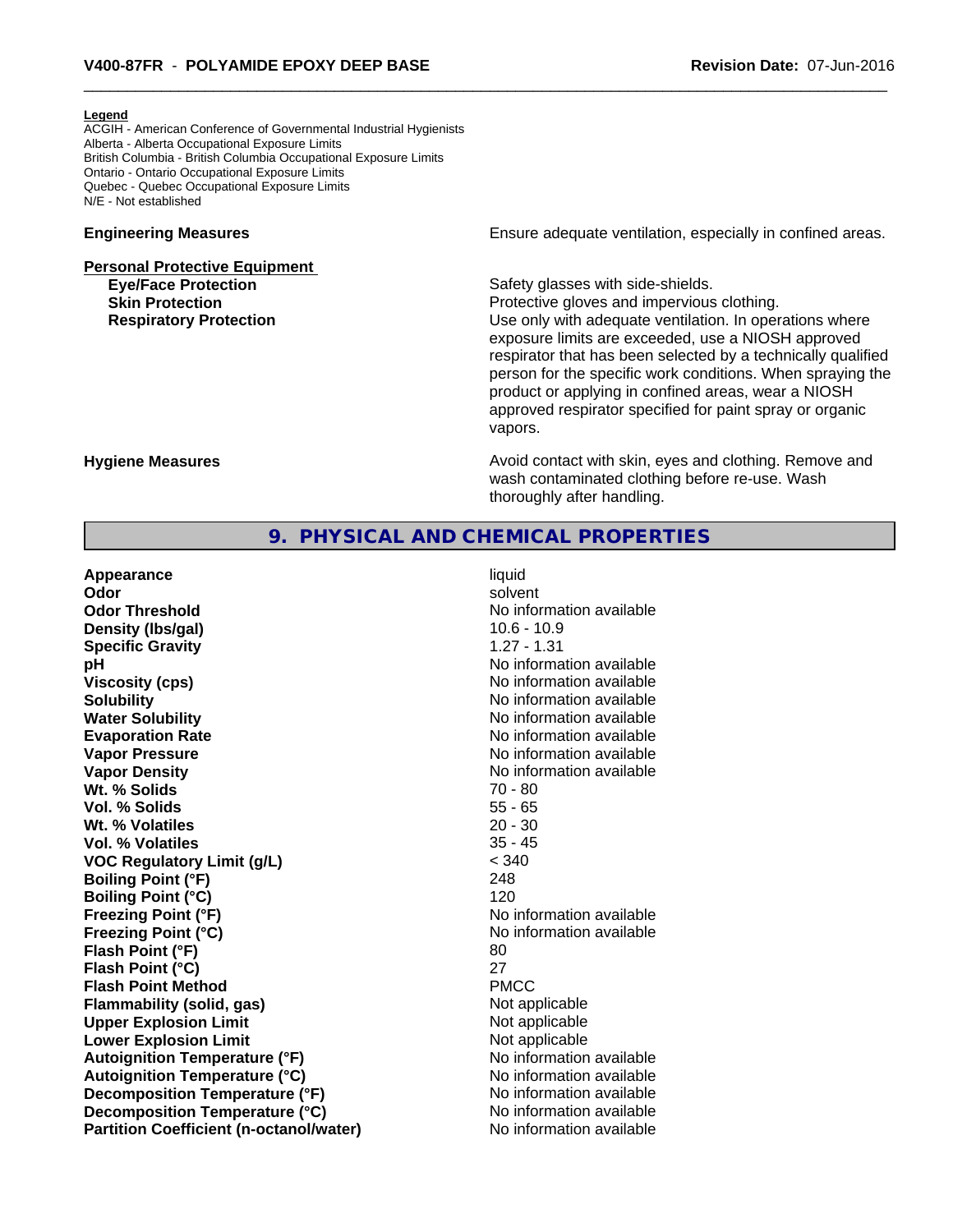## **10. STABILITY AND REACTIVITY**

| <b>Reactivity</b>                         | Not Applicable                                                                                                            |
|-------------------------------------------|---------------------------------------------------------------------------------------------------------------------------|
| <b>Chemical Stability</b>                 | Stable under normal conditions. Hazardous polymerisation<br>does not occur.                                               |
| <b>Conditions To Avoid</b>                | Keep away from open flames, hot surfaces, static<br>electricity and sources of ignition. Sparks. Elevated<br>temperature. |
| <b>Incompatible Materials</b>             | Incompatible with strong acids and bases and strong<br>oxidizing agents.                                                  |
| <b>Hazardous Decomposition Products</b>   | Thermal decomposition can lead to release of irritating<br>gases and vapors.                                              |
| <b>Possibility Of Hazardous Reactions</b> | None under normal conditions of use.                                                                                      |

**11. TOXICOLOGICAL INFORMATION**

#### **Product Information Information on likely routes of exposure**

**Acute Toxicity<br>Product Information** 

**Principal Routes of Exposure Exposure** Eye contact, skin contact and inhalation.

Repeated or prolonged exposure to organic solvents may lead to permanent brain and nervous system damage. Intentional misuse by deliberately concentrating and inhaling vapors may be harmful or fatal.

### **Information on toxicological effects**

**Symptoms** No information available

## **Delayed and immediate effects as well as chronic effects from short and long-term exposure**

| Eye contact                   | Contact with eyes may cause irritation.                                                                          |
|-------------------------------|------------------------------------------------------------------------------------------------------------------|
| <b>Skin contact</b>           | May cause skin irritation and/or dermatitis. Prolonged skin                                                      |
|                               | contact may defat the skin and produce dermatitis.<br>Harmful by inhalation. High vapor / aerosol concentrations |
| <b>Inhalation</b>             | are irritating to the eyes, nose, throat and lungs and may                                                       |
|                               | cause headaches, dizziness, drowsiness,                                                                          |
|                               | unconsciousness, and other central nervous system                                                                |
|                               | effects.                                                                                                         |
| Ingestion                     | Harmful if swallowed. Ingestion may cause irritation to                                                          |
|                               | mucous membranes. Small amounts of this product                                                                  |
|                               | aspirated into the respiratory system during ingestion or                                                        |
|                               | vomiting may cause mild to severe pulmonary injury,                                                              |
|                               | possibly progressing to death.                                                                                   |
| <b>Sensitization:</b>         | No information available.                                                                                        |
| <b>Neurological Effects</b>   | No information available.                                                                                        |
| <b>Mutagenic Effects</b>      | No information available.                                                                                        |
| <b>Reproductive Effects</b>   | No information available.                                                                                        |
| <b>Developmental Effects</b>  | No information available.                                                                                        |
| <b>Target Organ Effects</b>   | No information available.                                                                                        |
| <b>STOT - single exposure</b> | May cause disorder and damage to the. Respiratory                                                                |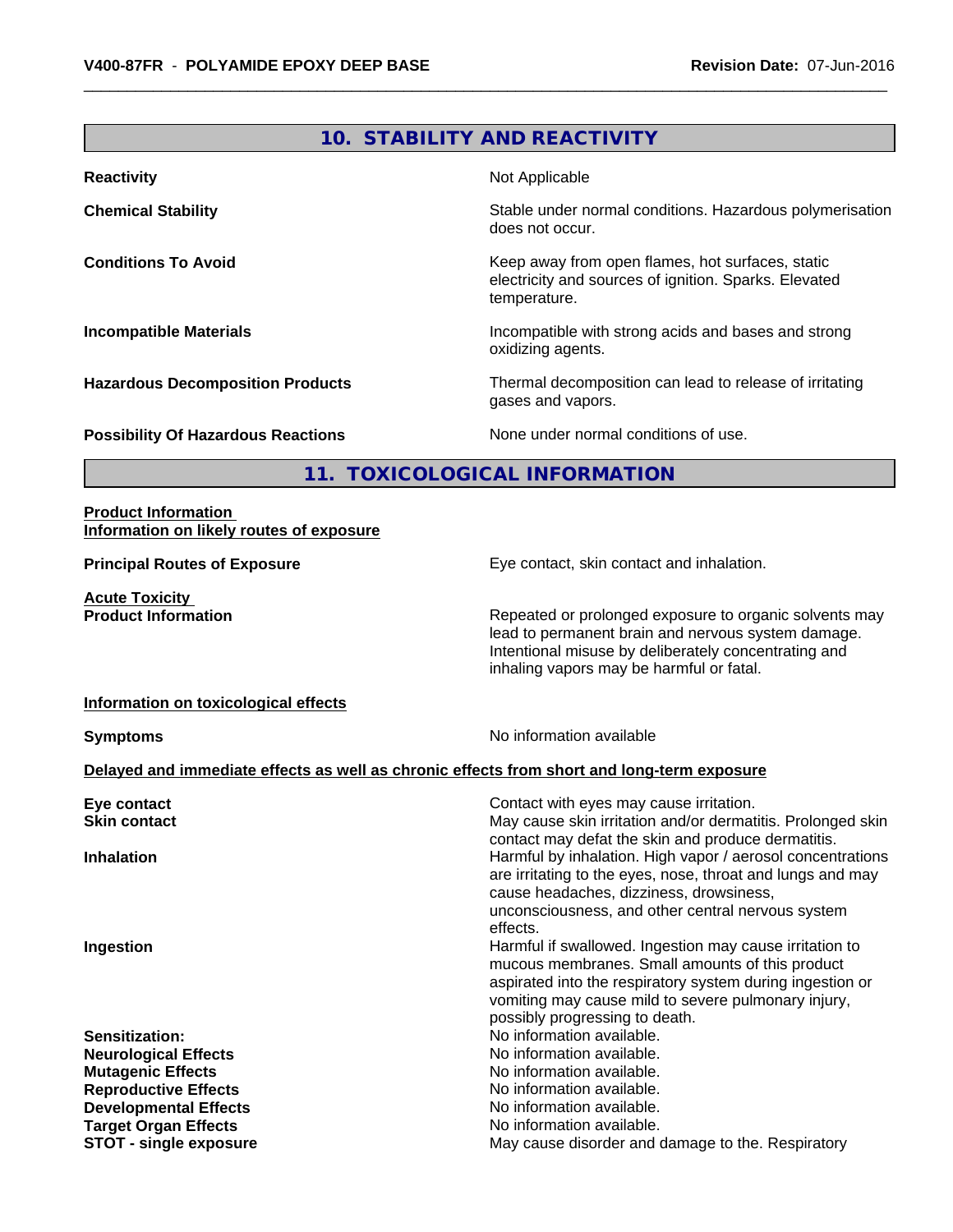#### system.

**STOT - repeated exposure** *Causes damage to organs through prolonged or repeated* exposure if inhaled. Central nervous system (CNS). Causes damage to organs through prolonged or repeated exposure.

**Other adverse effects** Noinformation available.

**Aspiration Hazard** May be harmful if swallowed and enters airways. Small amounts of this product aspirated into the respiratory system during ingestion or vomiting may cause mild to severe pulmonary injury, possibly progressing to death.

#### **Numerical measures of toxicity**

**The following values are calculated based on chapter 3.1 of the GHS document**

| ATEmix (oral)                        | 5863 mg/kg  |
|--------------------------------------|-------------|
| <b>ATEmix (dermal)</b>               | 5015 mg/kg  |
| <b>ATEmix (inhalation-dust/mist)</b> | 6.4 ma/L    |
| <b>ATEmix (inhalation-vapor)</b>     | 1379.2 ma/L |

#### **Component**

Titanium dioxide LD50 Oral: > 10000 mg/kg (Rat) Kaolin LD50 Oral: > 5000 mg/kg (Rat) Benzyl alcohol LD50 Oral: 1230-1660 mg/kg (Rat) LD50 Dermal: 2,000 mg/kg (Rabbit) LC50 Inhalation (Vapor): > 5,000 mg/m<sup>3</sup> (Rat) Solvent naphtha, petroleum, light aromatic LD50 Oral: 8400 mg/kg (Rat) Xylene LD50 Oral: 4300 mg/kg (Rat) LD50 Dermal: > 1700 mg/kg (Rabbit) LC50 Inhalation (Vapor): 5000 ppm (Rat, 4 hr.) 1,2,4-Trimethylbenzene LD50 Oral: 5000 mg/kg (Rat) LC50 Inhalation (Vapor): 18000 mg/m<sup>3</sup> (Rat, 4 hr.) Propylene glycol monomethyl ether LD50 Oral: 6,600 mg/kg (Rat) LD50 Dermal: 13,000 mg/kg (Rabbit) LC50 Inhalation (Vapor): 10,000 ppm (Rat) **Triethylenetetramine** LD50 Oral: 2500 mg/kg (Rat) LD50 Dermal: 805 mg/kg (Rabbit) Ethyl benzene LD50 Oral: mg/kg (Rat) LD50 Dermal: > mg/kg (Rabbit) LC50 Inhalation (Vapor): mg/m<sup>3</sup> (Rat, 2 hr.) Silica, amorphous LD50 Oral: > 5000 mg/kg (Rat) LD50 Dermal: 2,000 mg/kg (Rabbit) LC50 Inhalation (Dust): > 2 mg/L Cumene LD50 Oral: > 1400 mg/kg (Rat) LD50 Dermal: 12300 µL/kg (Rabbit) LC50 Inhalation (Vapor): 39000 mg/kg (Rat, 4 hr.)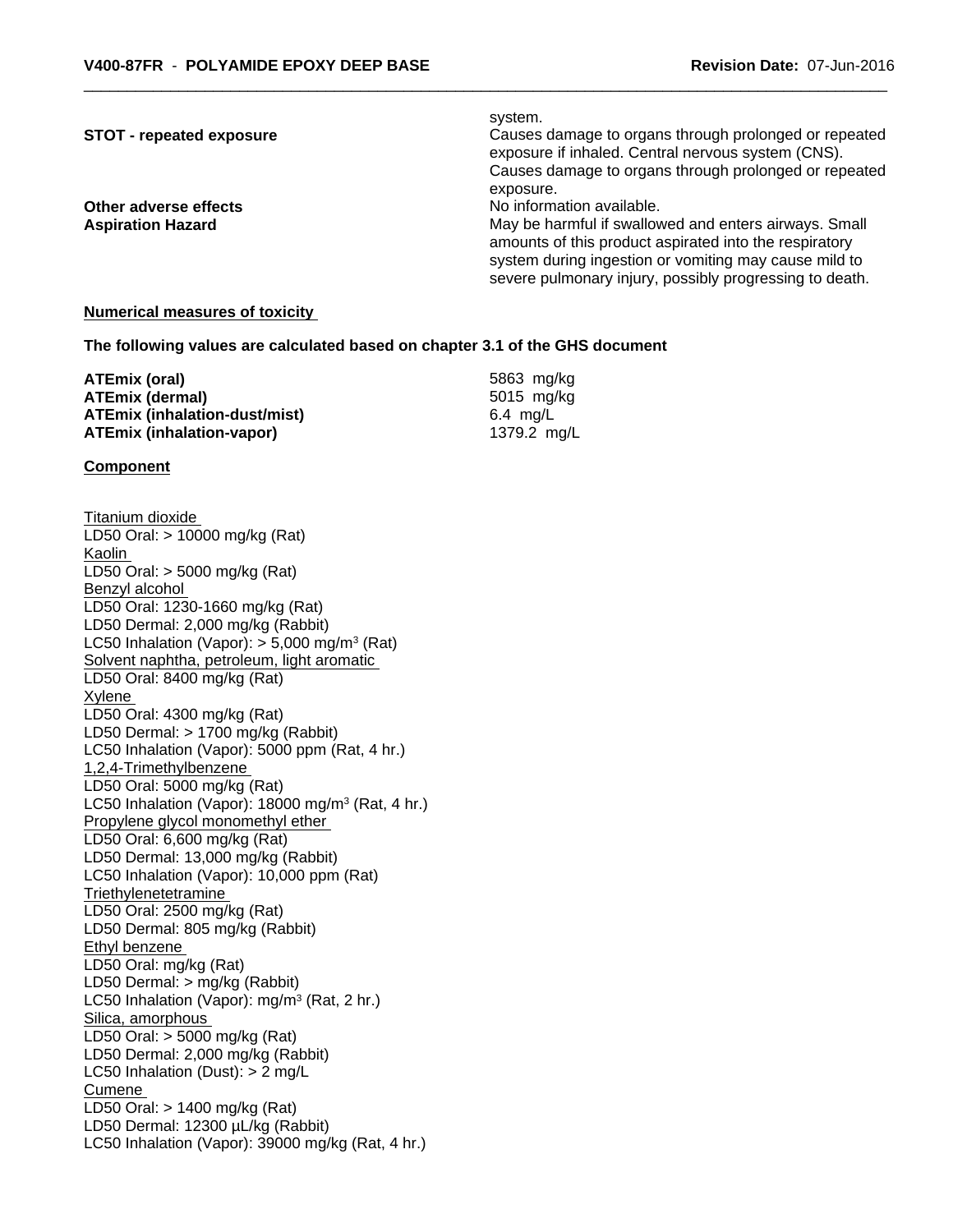### **Chronic Toxicity**

#### **Carcinogenicity**

*The information below indicateswhether each agency has listed any ingredient as a carcinogen:.*

| <b>Chemical Name</b> | <b>IARC</b>                    | <b>NTP</b>                   |
|----------------------|--------------------------------|------------------------------|
|                      | 2B - Possible Human Carcinogen |                              |
| Titanium dioxide     |                                |                              |
|                      | 2B - Possible Human Carcinogen |                              |
| l Ethvl benzene      |                                |                              |
|                      | 2B - Possible Human Carcinogen | Reasonably Anticipated Human |
| l Cumene             |                                | Carcinogen                   |

Although IARC has classified titanium dioxide as possibly carcinogenic to humans (2B), their summary concludes: "No significant exposure to titanium dioxide is thought to occur during the use of products in which titanium dioxide is bound to other materials, such as paint."

#### **Legend**

IARC - International Agency for Research on Cancer NTP - National Toxicity Program OSHA - Occupational Safety & Health Administration

**12. ECOLOGICAL INFORMATION**

## **Ecotoxicity Effects**

The environmental impact of this product has not been fully investigated.

### **Product Information**

#### **Acute Toxicity to Fish**

No information available

#### **Acute Toxicity to Aquatic Invertebrates**

No information available

#### **Acute Toxicity to Aquatic Plants**

No information available

#### **Persistence / Degradability**

No information available.

## **Bioaccumulation / Accumulation**

No information available.

## **Mobility in Environmental Media**

No information available.

#### **Ozone**

No information available

## **Component**

#### **Acute Toxicity to Fish**

Titanium dioxide  $LC50:$  > 1000 mg/L (Fathead Minnow - 96 hr.) Xylene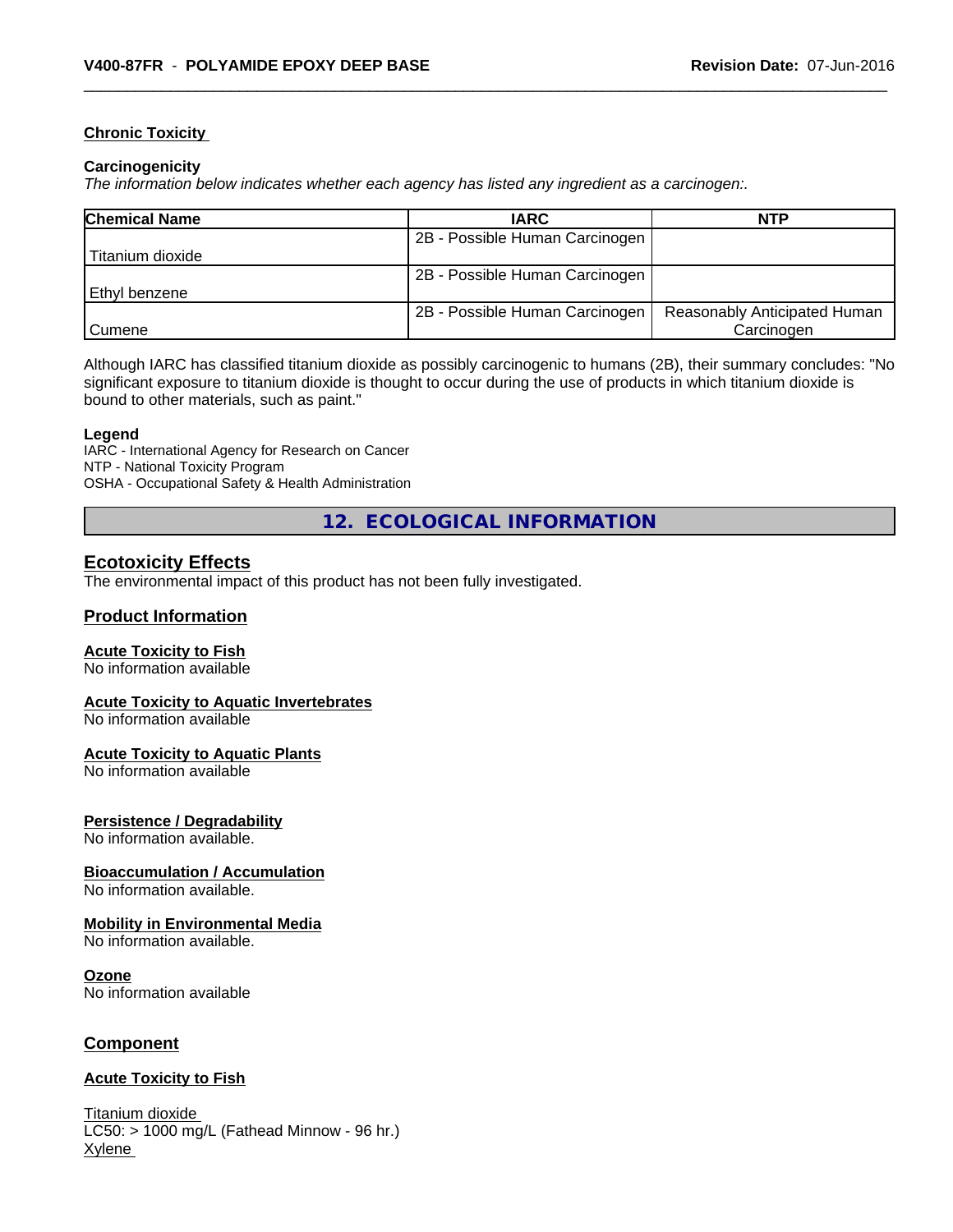LC50: 13.5 mg/L (Rainbow Trout - 96 hr.) Ethyl benzene LC50: 12.1 mg/L (Fathead Minnow - 96 hr.)

#### **Acute Toxicity to Aquatic Invertebrates**

Ethyl benzene EC50: 1.8 mg/L (Daphnia magna - 48 hr.)

#### **Acute Toxicity to Aquatic Plants**

Ethyl benzene EC50: 4.6 mg/L (Green algae (Scenedesmus subspicatus), 72 hrs.)

**13. DISPOSAL CONSIDERATIONS**

**Waste Disposal Method Dispose of in accordance with federal, state, provincial,** and local regulations. Local requirements may vary, consult your sanitation department or state-designated environmental protection agency for more disposal options.

**Empty Container Warning <b>Emptied** Containers may retain product residue. Follow label warnings even after container is emptied. Residual vapors may explode on ignition.

**14. TRANSPORT INFORMATION**

| TDG<br><b>Proper Shipping Name</b><br><b>Hazard Class</b><br>UN-No<br><b>Packing Group</b><br><b>Description</b> | Paint<br>3<br>UN1263<br>Ш<br>UN1263, Paint, 3, III |
|------------------------------------------------------------------------------------------------------------------|----------------------------------------------------|
| <b>ICAO / IATA</b>                                                                                               | Contact the preparer for further information.      |
| IMDG / IMO                                                                                                       | Contact the preparer for further information.      |

## **15. REGULATORY INFORMATION**

## **International Inventories**

| <b>TSCA: United States</b> | Yes - All components are listed or exempt. |
|----------------------------|--------------------------------------------|
| <b>DSL: Canada</b>         | Yes - All components are listed or exempt. |

## **National Pollutant Release Inventory (NPRI)**

### **NPRI Parts 1- 4**

This product contains the following Parts 1-4 NPRI chemicals:

**Chemical Name CAS-No Weight % (max) NPRI Parts 1- 4**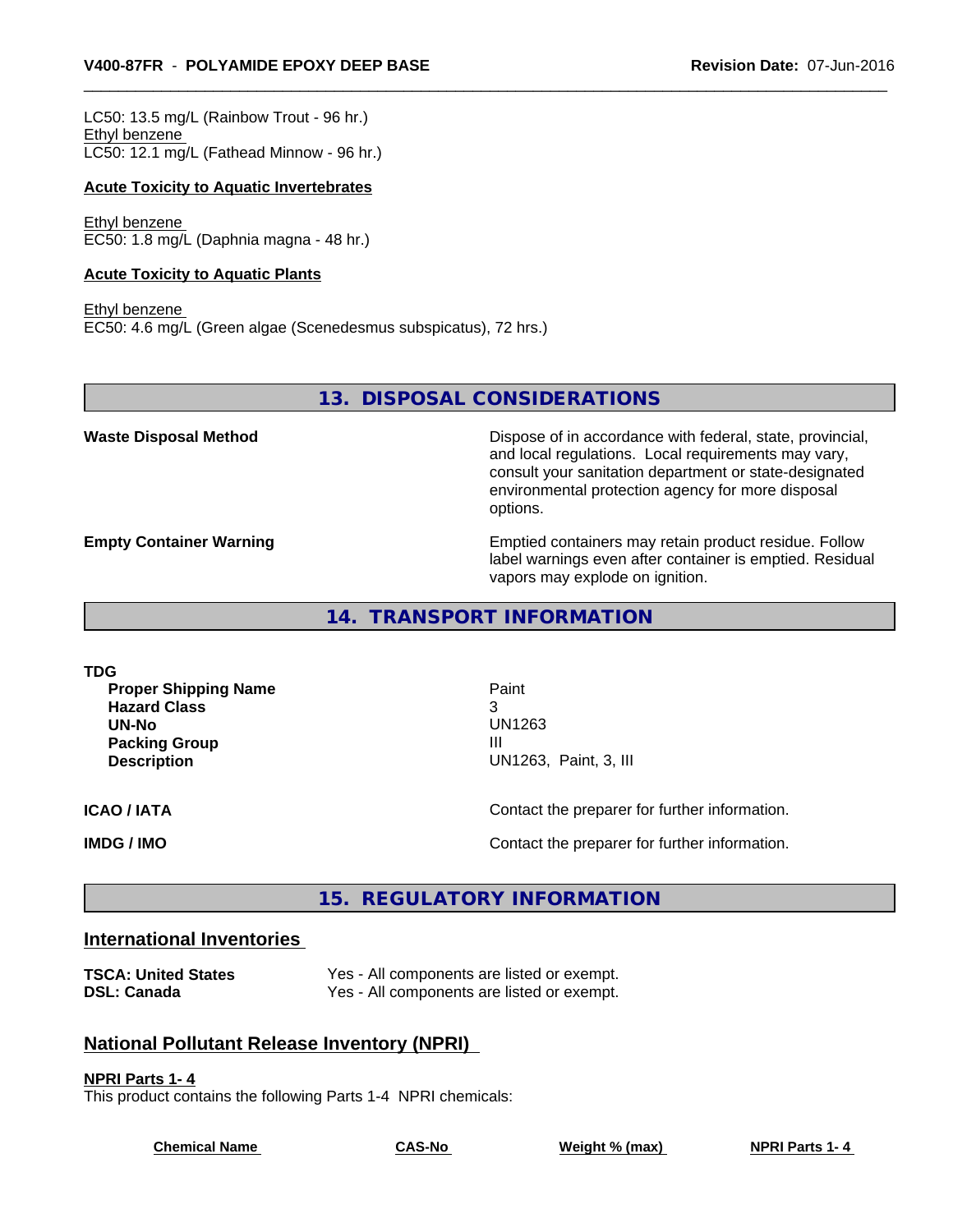#### \_\_\_\_\_\_\_\_\_\_\_\_\_\_\_\_\_\_\_\_\_\_\_\_\_\_\_\_\_\_\_\_\_\_\_\_\_\_\_\_\_\_\_\_\_\_\_\_\_\_\_\_\_\_\_\_\_\_\_\_\_\_\_\_\_\_\_\_\_\_\_\_\_\_\_\_\_\_\_\_\_\_\_\_\_\_\_\_\_\_\_\_\_ **V400-87FR** - **POLYAMIDE EPOXY DEEP BASE Revision Date:** 07-Jun-2016

| Benzyl alcohol<br>Xvlene          | 100-51-6<br>1330-20-7 | $7 - 13%$<br>$3 - 7%$ | Listed<br>Listed |  |
|-----------------------------------|-----------------------|-----------------------|------------------|--|
| 1,2,4-Trimethylbenzene            | 95-63-6               | ' - 5%                | Listed           |  |
| Propylene glycol monomethyl ether | 107-98-2              | - 5%                  | Listed           |  |
| Ethyl benzene                     | $100 - 41 - 4$        | l - 5%                | Listed           |  |
| Cumene                            | 98-82-8               | $0.1 - 0.25\%$        | Listed           |  |

#### **NPRI Part 5**

This product contains the following NPRI Part 5 Chemicals:

| <b>Chemical Name</b><br>Solvent naphtha, petroleum, light | CAS-No<br>64742-95-6 | Weight % (max)<br>$5 - 10%$ | <b>NPRI Part 5</b><br>Listed |  |
|-----------------------------------------------------------|----------------------|-----------------------------|------------------------------|--|
| aromatic                                                  |                      |                             |                              |  |
| Xvlene                                                    | 1330-20-7            | 3 - 7%                      | ∟isted                       |  |
| 1,2,4-Trimethylbenzene                                    | $95 - 63 - 6$        | - 5%                        | ∟isted                       |  |

#### **WHMIS Regulatory Status**

This product has been classified in accordance with the hazard criteria of the Hazardous Products Regulations (HPR) and the SDS contains all the information required by the HPR.

| 16. OTHER INFORMATION |               |                                                                            |                      |          |  |
|-----------------------|---------------|----------------------------------------------------------------------------|----------------------|----------|--|
| HMIS -                | Health: $2^*$ | Flammability: 3                                                            | <b>Reactivity: 0</b> | $PPE: -$ |  |
| <b>HMIS Legend</b>    |               |                                                                            |                      |          |  |
| 0 - Minimal Hazard    |               |                                                                            |                      |          |  |
| 1 - Slight Hazard     |               |                                                                            |                      |          |  |
| 2 - Moderate Hazard   |               |                                                                            |                      |          |  |
| 3 - Serious Hazard    |               |                                                                            |                      |          |  |
| 4 - Severe Hazard     |               |                                                                            |                      |          |  |
| * - Chronic Hazard    |               |                                                                            |                      |          |  |
|                       |               | X - Consult your supervisor or S.O.P. for "Special" handling instructions. |                      |          |  |

*Note: The PPE rating has intentionally been left blank. Choose appropriate PPE that will protect employees from the hazards the material will present under the actual normal conditions of use.*

*Caution: HMISÒ ratings are based on a 0-4 rating scale, with 0 representing minimal hazards or risks, and 4 representing significant hazards or risks. Although HMISÒ ratings are not required on MSDSs under 29 CFR 1910.1200, the preparer, has chosen to provide them. HMISÒ ratings are to be used only in conjunction with a fully implemented HMISÒ program by workers who have received appropriate HMISÒ training. HMISÒ is a registered trade and service mark of the NPCA. HMISÒ materials may be purchased exclusively from J. J. Keller (800) 327-6868.*

**WARNING!** If you scrape, sand, or remove old paint, you may release lead dust. LEAD IS TOXIC. EXPOSURE TO LEAD DUST CAN CAUSE SERIOUS ILLNESS, SUCH AS BRAIN DAMAGE, ESPECIALLY IN CHILDREN. PREGNANT WOMEN SHOULD ALSO AVOID EXPOSURE.Wear a NIOSH approved respirator to control lead exposure. Clean up carefully with a HEPA vacuum and a wet mop. Before you start, find out how to protect yourself and your family by logging onto Health Canada @

http://www.hc-sc.gc.ca/ewh-semt/contaminants/lead-plomb/asked\_questions-questions\_posees-eng.php.

| <b>Prepared By</b>                                  | <b>Product Stewardship Department</b><br>Benjamin Moore & Co.<br>101 Paragon Drive<br>Montvale, NJ 07645<br>855-724-6802 |  |
|-----------------------------------------------------|--------------------------------------------------------------------------------------------------------------------------|--|
| <b>Revision Date:</b><br><b>Reason For Revision</b> | 07-Jun-2016<br>Not available                                                                                             |  |

**Disclaimer**